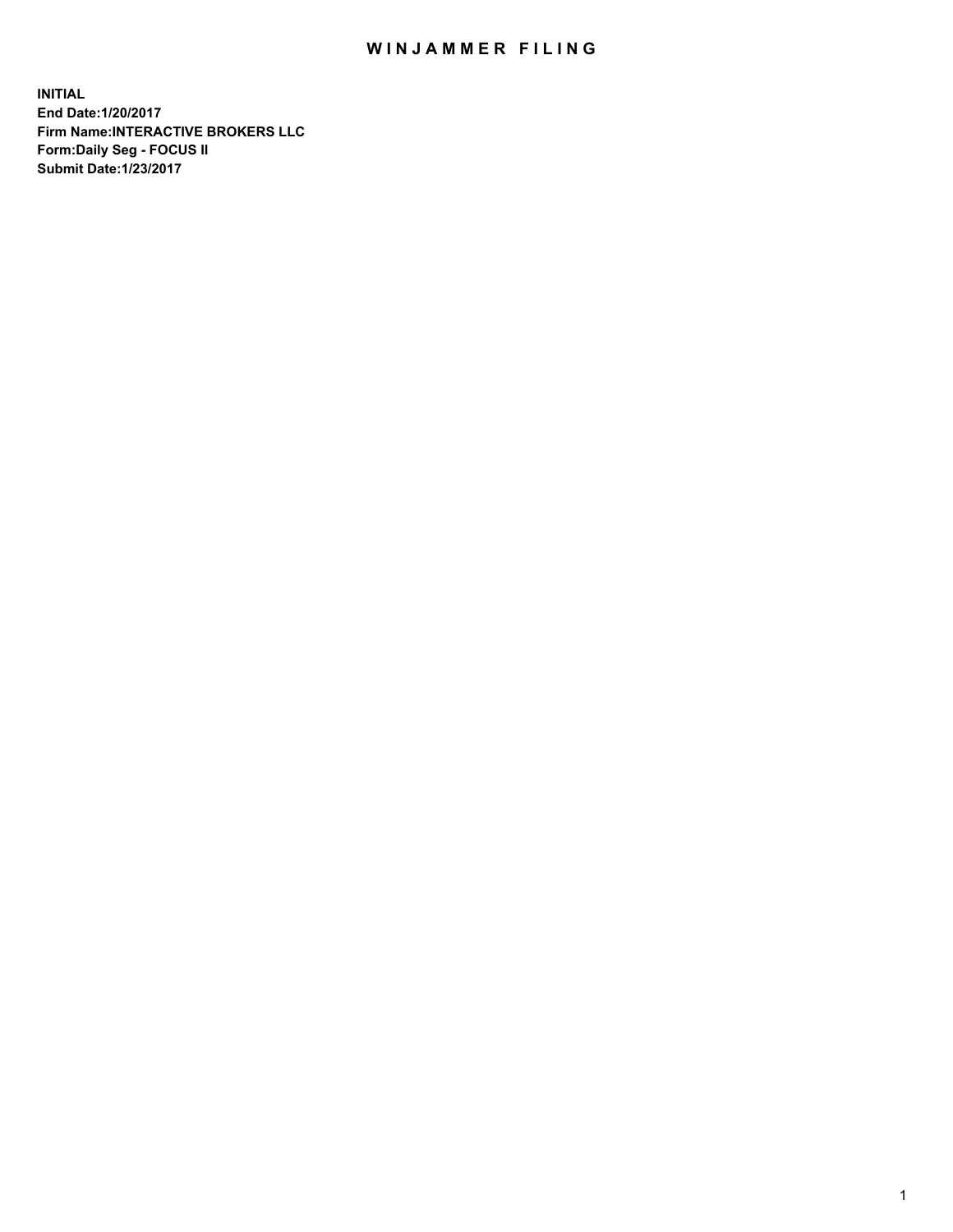## **INITIAL End Date:1/20/2017 Firm Name:INTERACTIVE BROKERS LLC Form:Daily Seg - FOCUS II Submit Date:1/23/2017 Daily Segregation - Cover Page**

| Name of Company<br><b>Contact Name</b><br><b>Contact Phone Number</b><br><b>Contact Email Address</b>                                                                                                                                                                                                                          | <b>INTERACTIVE BROKERS LLC</b><br><b>James Menicucci</b><br>203-618-8085<br>jmenicucci@interactivebrokers.c<br>om |
|--------------------------------------------------------------------------------------------------------------------------------------------------------------------------------------------------------------------------------------------------------------------------------------------------------------------------------|-------------------------------------------------------------------------------------------------------------------|
| FCM's Customer Segregated Funds Residual Interest Target (choose one):<br>a. Minimum dollar amount: ; or<br>b. Minimum percentage of customer segregated funds required:%; or<br>c. Dollar amount range between: and; or<br>d. Percentage range of customer segregated funds required between:% and%.                          | $\overline{\mathbf{0}}$<br>0<br>155,000,000 245,000,000<br>0 <sub>0</sub>                                         |
| FCM's Customer Secured Amount Funds Residual Interest Target (choose one):<br>a. Minimum dollar amount: ; or<br>b. Minimum percentage of customer secured funds required:%; or<br>c. Dollar amount range between: and; or<br>d. Percentage range of customer secured funds required between: % and %.                          | $\overline{\mathbf{0}}$<br>0<br>80,000,000 120,000,000<br>0 <sub>0</sub>                                          |
| FCM's Cleared Swaps Customer Collateral Residual Interest Target (choose one):<br>a. Minimum dollar amount: ; or<br>b. Minimum percentage of cleared swaps customer collateral required:% ; or<br>c. Dollar amount range between: and; or<br>d. Percentage range of cleared swaps customer collateral required between:% and%. | $\overline{\mathbf{0}}$<br>$\overline{\mathbf{0}}$<br>0 <sub>0</sub><br><u>00</u>                                 |

Attach supporting documents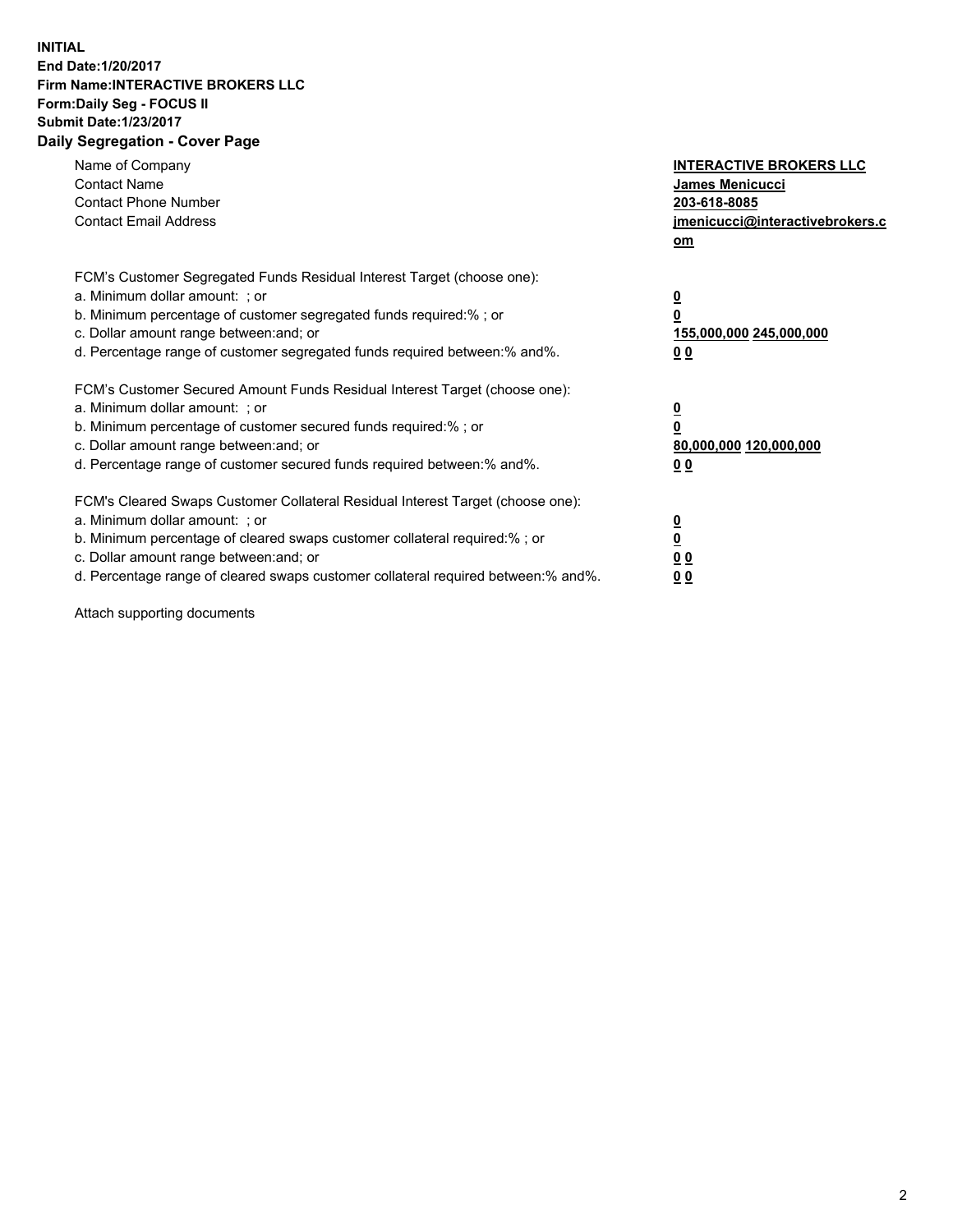## **INITIAL End Date:1/20/2017 Firm Name:INTERACTIVE BROKERS LLC Form:Daily Seg - FOCUS II Submit Date:1/23/2017**

|     | <b>Daily Segregation - Secured Amounts</b>                                                  |                                           |
|-----|---------------------------------------------------------------------------------------------|-------------------------------------------|
|     | Foreign Futures and Foreign Options Secured Amounts                                         |                                           |
|     | Amount required to be set aside pursuant to law, rule or regulation of a foreign            | $0$ [7305]                                |
|     | government or a rule of a self-regulatory organization authorized thereunder                |                                           |
| 1.  | Net ledger balance - Foreign Futures and Foreign Option Trading - All Customers             |                                           |
|     | A. Cash                                                                                     | 343,828,749 [7315]                        |
|     | B. Securities (at market)                                                                   | $0$ [7317]                                |
| 2.  | Net unrealized profit (loss) in open futures contracts traded on a foreign board of trade   | 15,311,866 [7325]                         |
| 3.  | Exchange traded options                                                                     |                                           |
|     | a. Market value of open option contracts purchased on a foreign board of trade              | 153,634 [7335]                            |
|     | b. Market value of open contracts granted (sold) on a foreign board of trade                | <b>-23,453</b> [7337]                     |
| 4.  | Net equity (deficit) (add lines 1. 2. and 3.)                                               | 359,270,796 [7345]                        |
| 5.  | Account liquidating to a deficit and account with a debit balances - gross amount           | 63,926 [7351]                             |
|     | Less: amount offset by customer owned securities                                            | 0 [7352] 63,926 [7354]                    |
| 6.  | Amount required to be set aside as the secured amount - Net Liquidating Equity              | 359,334,722 [7355]                        |
|     | Method (add lines 4 and 5)                                                                  |                                           |
| 7.  | Greater of amount required to be set aside pursuant to foreign jurisdiction (above) or line | 359,334,722 [7360]                        |
|     | 6.                                                                                          |                                           |
|     | FUNDS DEPOSITED IN SEPARATE REGULATION 30.7 ACCOUNTS                                        |                                           |
| 1.  | Cash in banks                                                                               |                                           |
|     | A. Banks located in the United States                                                       | 2,000,000 [7500]                          |
|     | B. Other banks qualified under Regulation 30.7                                              | 0 [7520] 2,000,000 [7530]                 |
| 2.  | Securities                                                                                  |                                           |
|     | A. In safekeeping with banks located in the United States                                   | 406,964,181 [7540]                        |
|     | B. In safekeeping with other banks qualified under Regulation 30.7                          | <u>0</u> [7560] <u>406,964,181</u> [7570] |
| 3.  | Equities with registered futures commission merchants                                       |                                           |
|     | A. Cash                                                                                     | $0$ [7580]                                |
|     | <b>B.</b> Securities                                                                        | $0$ [7590]                                |
|     | C. Unrealized gain (loss) on open futures contracts                                         | $0$ [7600]                                |
|     | D. Value of long option contracts                                                           | $0$ [7610]                                |
|     | E. Value of short option contracts                                                          | 0 [7615] 0 [7620]                         |
| 4.  | Amounts held by clearing organizations of foreign boards of trade                           |                                           |
|     | A. Cash                                                                                     | $0$ [7640]                                |
|     | <b>B.</b> Securities                                                                        | $0$ [7650]                                |
|     | C. Amount due to (from) clearing organization - daily variation                             | $0$ [7660]                                |
|     | D. Value of long option contracts                                                           | $0$ [7670]                                |
| 5.  | E. Value of short option contracts<br>Amounts held by members of foreign boards of trade    | 0 [7675] 0 [7680]                         |
|     | A. Cash                                                                                     | 63,162,667 [7700]                         |
|     | <b>B.</b> Securities                                                                        | $0$ [7710]                                |
|     | C. Unrealized gain (loss) on open futures contracts                                         | 7,165,949 [7720]                          |
|     | D. Value of long option contracts                                                           | 153,634 [7730]                            |
|     | E. Value of short option contracts                                                          | -23,453 [7735] 70,458,797 [7740]          |
| 6.  | Amounts with other depositories designated by a foreign board of trade                      | $0$ [7760]                                |
| 7.  | Segregated funds on hand                                                                    | $0$ [7765]                                |
| 8.  | Total funds in separate section 30.7 accounts                                               | 479,422,978 [7770]                        |
| 9.  | Excess (deficiency) Set Aside for Secured Amount (subtract line 7 Secured Statement         | 120,088,256 [7380]                        |
|     | Page 1 from Line 8)                                                                         |                                           |
| 10. | Management Target Amount for Excess funds in separate section 30.7 accounts                 | 80,000,000 [7780]                         |
| 11. | Excess (deficiency) funds in separate 30.7 accounts over (under) Management Target          | 40,088,256 [7785]                         |
|     |                                                                                             |                                           |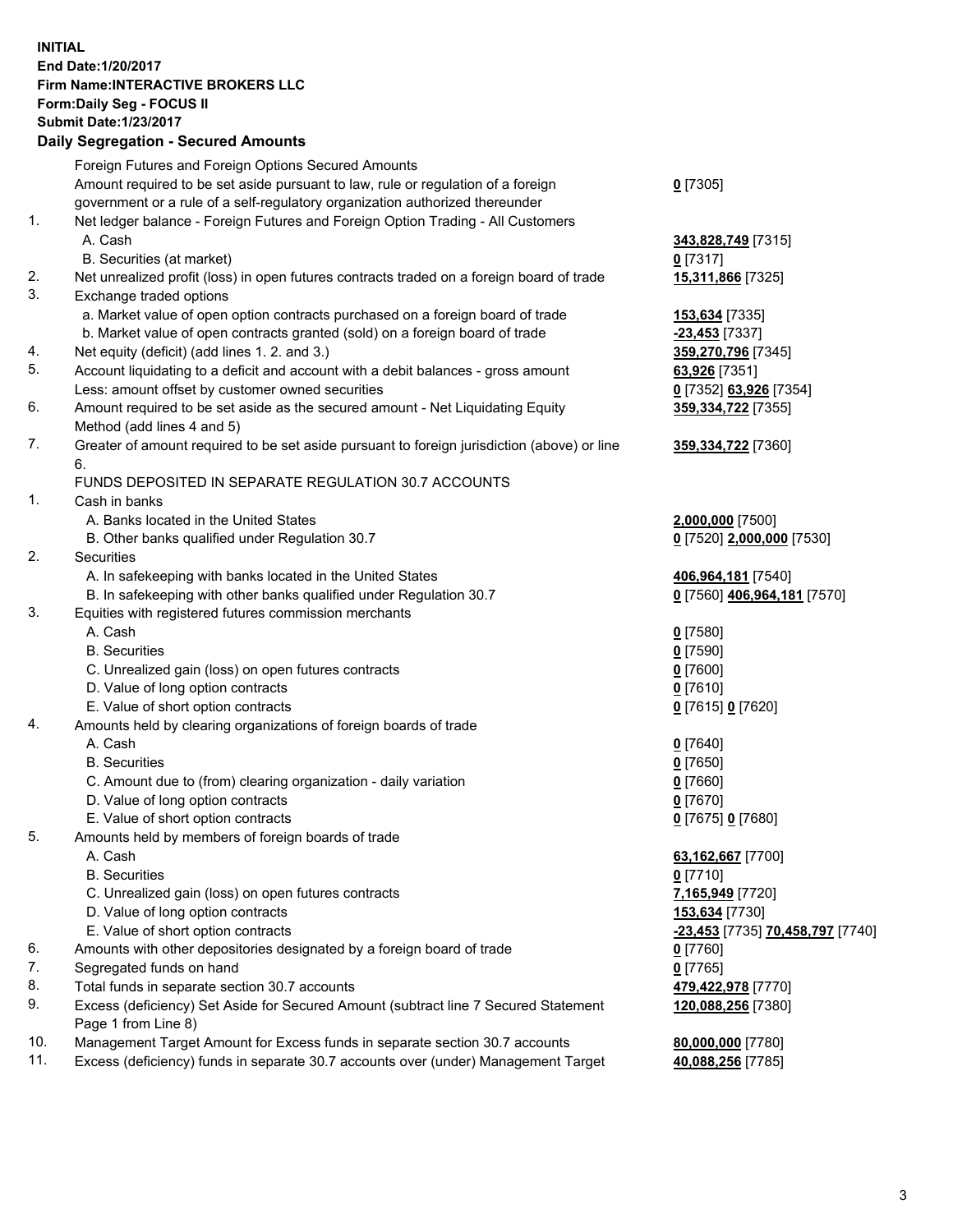**INITIAL End Date:1/20/2017 Firm Name:INTERACTIVE BROKERS LLC Form:Daily Seg - FOCUS II Submit Date:1/23/2017 Daily Segregation - Segregation Statement** SEGREGATION REQUIREMENTS(Section 4d(2) of the CEAct) 1. Net ledger balance A. Cash **3,238,595,301** [7010] B. Securities (at market) **0** [7020] 2. Net unrealized profit (loss) in open futures contracts traded on a contract market **-14,056,998** [7030] 3. Exchange traded options A. Add market value of open option contracts purchased on a contract market **119,863,070** [7032] B. Deduct market value of open option contracts granted (sold) on a contract market **-200,877,682** [7033] 4. Net equity (deficit) (add lines 1, 2 and 3) **3,143,523,691** [7040] 5. Accounts liquidating to a deficit and accounts with debit balances - gross amount **172,818** [7045] Less: amount offset by customer securities **0** [7047] **172,818** [7050] 6. Amount required to be segregated (add lines 4 and 5) **3,143,696,509** [7060] FUNDS IN SEGREGATED ACCOUNTS 7. Deposited in segregated funds bank accounts A. Cash **71,790,205** [7070] B. Securities representing investments of customers' funds (at market) **2,030,096,109** [7080] C. Securities held for particular customers or option customers in lieu of cash (at market) **0** [7090] 8. Margins on deposit with derivatives clearing organizations of contract markets A. Cash **18,433,566** [7100] B. Securities representing investments of customers' funds (at market) **1,324,691,517** [7110] C. Securities held for particular customers or option customers in lieu of cash (at market) **0** [7120] 9. Net settlement from (to) derivatives clearing organizations of contract markets **12,478,533** [7130] 10. Exchange traded options A. Value of open long option contracts **119,864,038** [7132] B. Value of open short option contracts **-200,881,027** [7133] 11. Net equities with other FCMs A. Net liquidating equity **0** [7140] B. Securities representing investments of customers' funds (at market) **0** [7160] C. Securities held for particular customers or option customers in lieu of cash (at market) **0** [7170] 12. Segregated funds on hand **0** [7150] 13. Total amount in segregation (add lines 7 through 12) **3,376,472,941** [7180] 14. Excess (deficiency) funds in segregation (subtract line 6 from line 13) **232,776,432** [7190] 15. Management Target Amount for Excess funds in segregation **155,000,000** [7194]

16. Excess (deficiency) funds in segregation over (under) Management Target Amount Excess

**77,776,432** [7198]